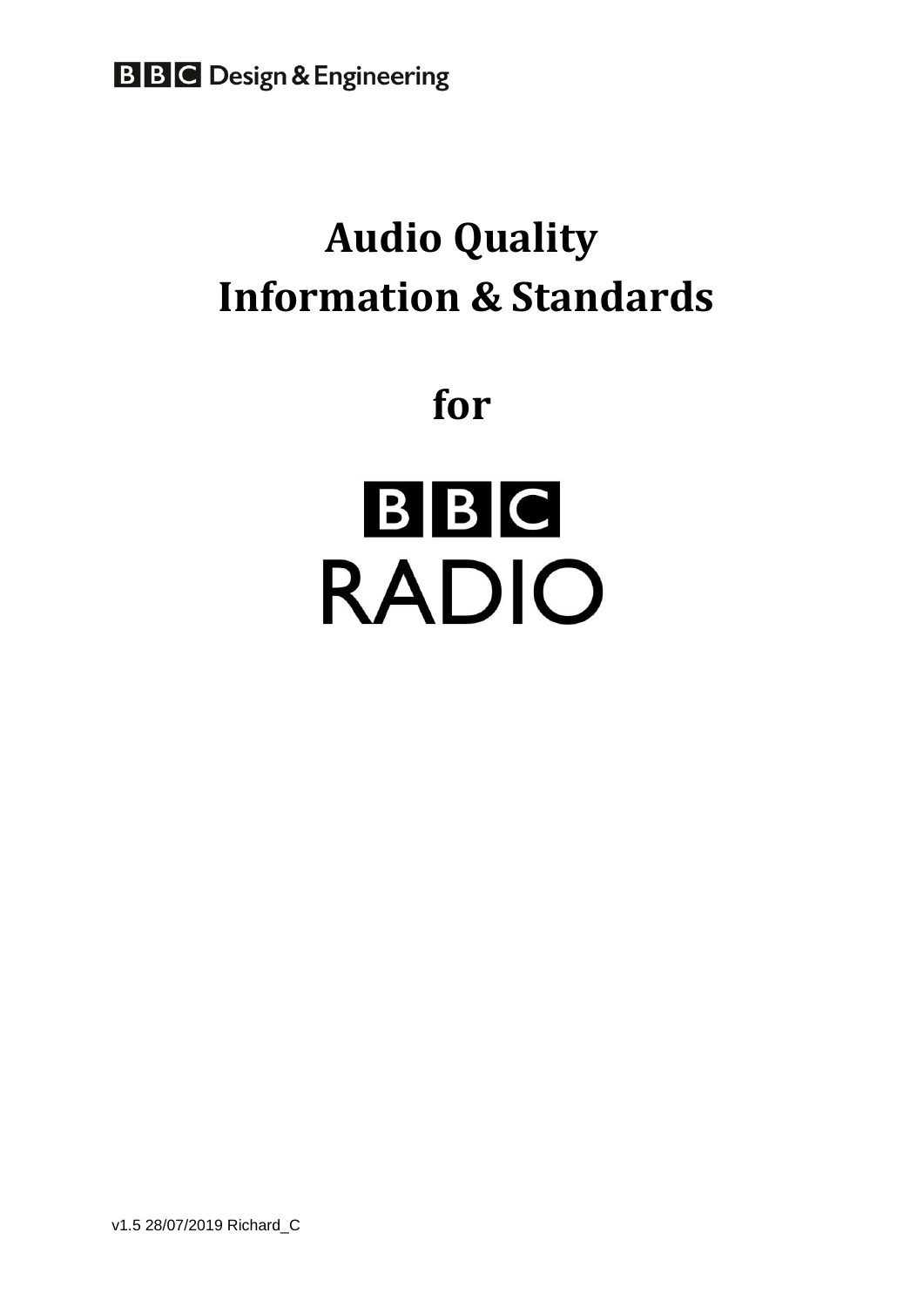# **Summary of Requirements**

BBC Radio delivers a diverse range of audio content across many different listening platforms. The use of appropriate audio formats and standards is important, both for compatibility and to ensure a consistent, high quality listening experience for our audience.

This document sets out the technical requirements for audio content in terms of parameters such as file type, digital bit depth, sample rate, peak level and Loudness. It also gives guidance on subjective sound quality elements such as lossy compression and dynamic range.

In addition to guidance for those delivering programmes to BBC Radio, relevant details of the transmission chain have been included. It is hoped that this will help contributors to understand how the audio is processed on its way to our listeners and why good quality source material is important.

The main default requirements can be found in the table below. Deviation from these requirements may be acceptable but must be agreed with the commissioning Network beforehand. For more details please refer to the relevant section(s) referenced in the right hand column.

| <b>General sound quality</b><br>requirements | Content must be free from unintentional distortion,<br>noise artefacts and gross inter-channel phase<br>differences. Speech must be intelligible.             | Sec 2             |  |
|----------------------------------------------|---------------------------------------------------------------------------------------------------------------------------------------------------------------|-------------------|--|
| Digital audio format <sup>1</sup>            | Linear PCM                                                                                                                                                    | Sec 3.1           |  |
| <b>Mode</b>                                  | <b>Stereo</b>                                                                                                                                                 | Sec 3.2           |  |
| File type                                    | wav.                                                                                                                                                          | Sec 3.1           |  |
| <b>Resolution (bit depth)</b>                | 16 bit                                                                                                                                                        | Sec 3.1           |  |
| Sample rate                                  | 48 ksps (kHz)                                                                                                                                                 | Sec 3.1           |  |
| <b>Maximum true peak level</b>               | $-1$ dBTP                                                                                                                                                     | Sec 3.3.1         |  |
| <b>Integrated loudness</b>                   | $-23$ LUFS                                                                                                                                                    | Sec 3.3.3         |  |
| <b>Dynamic range</b>                         | As appropriate for commissioning Network (in<br>accordance with their 'House Style'). Extreme<br>amounts of compression and/or limiting should be<br>avoided. | Sec 2,<br>Sec 3.6 |  |
| <b>Bandwidth</b>                             | Full (nominally 20Hz to 20kHz) or as required by<br>programme material and commissioning Network.                                                             | Sec 3.4           |  |

#### **Notes:**

 $1$ It is acknowledged that delivery using linear PCM may not be possible over certain links. If lossy bitrate reduction is used, care must be taken that this is done at an appropriately high bit rate using a good quality codec. See Section 3.5 and Appendix 1 for more information.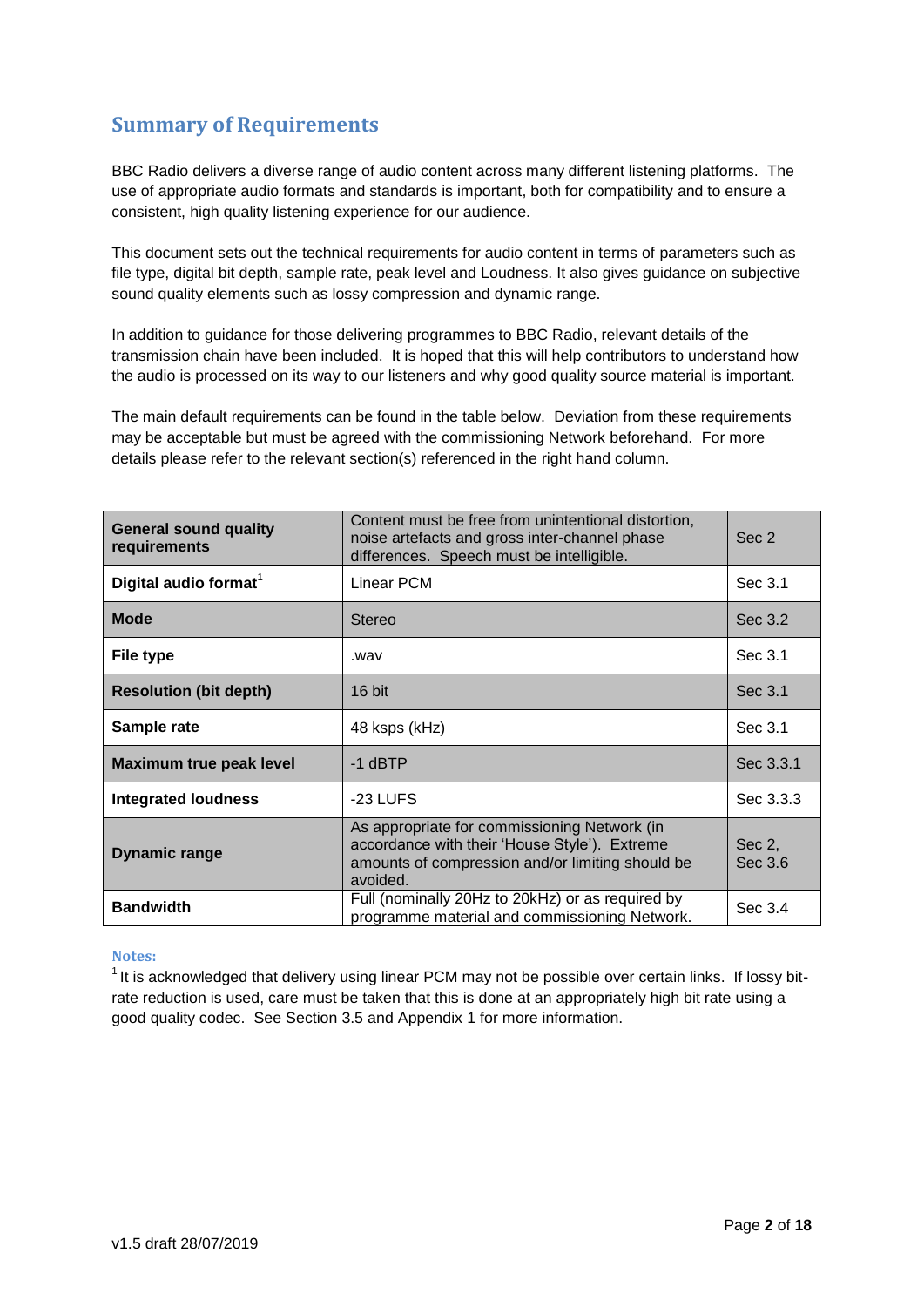# **Contents**

| 1 |            |                                                                        |  |
|---|------------|------------------------------------------------------------------------|--|
| 2 |            |                                                                        |  |
| 3 |            |                                                                        |  |
|   | 3.1        |                                                                        |  |
|   | 3.2        |                                                                        |  |
|   | 3.3        |                                                                        |  |
|   | 3.3.1      |                                                                        |  |
|   | 3.3.2      |                                                                        |  |
|   | 3.3.3      |                                                                        |  |
|   | 3.3.4      |                                                                        |  |
|   | 3.4        |                                                                        |  |
|   | 3.5        |                                                                        |  |
|   | 3.5.1      |                                                                        |  |
|   | 3.5.2      |                                                                        |  |
|   | 3.6        |                                                                        |  |
|   | 3.6.1      |                                                                        |  |
|   | 3.6.2      |                                                                        |  |
|   | 3.6.3      |                                                                        |  |
|   | 3.6.4      |                                                                        |  |
|   | 3.6.5      |                                                                        |  |
|   | 3.6.6      |                                                                        |  |
|   | 3.7        |                                                                        |  |
|   | 3.8        |                                                                        |  |
|   |            |                                                                        |  |
|   |            |                                                                        |  |
|   | Appendix 1 | Lossy Audio Codecs for Contribution Links: Minimum Requirements  17    |  |
|   | Appendix 2 | Emission Codes and Bit Rates (current values for information only)  18 |  |
|   | Appendix 3 | Service Loudness (current typical values for information only)  19     |  |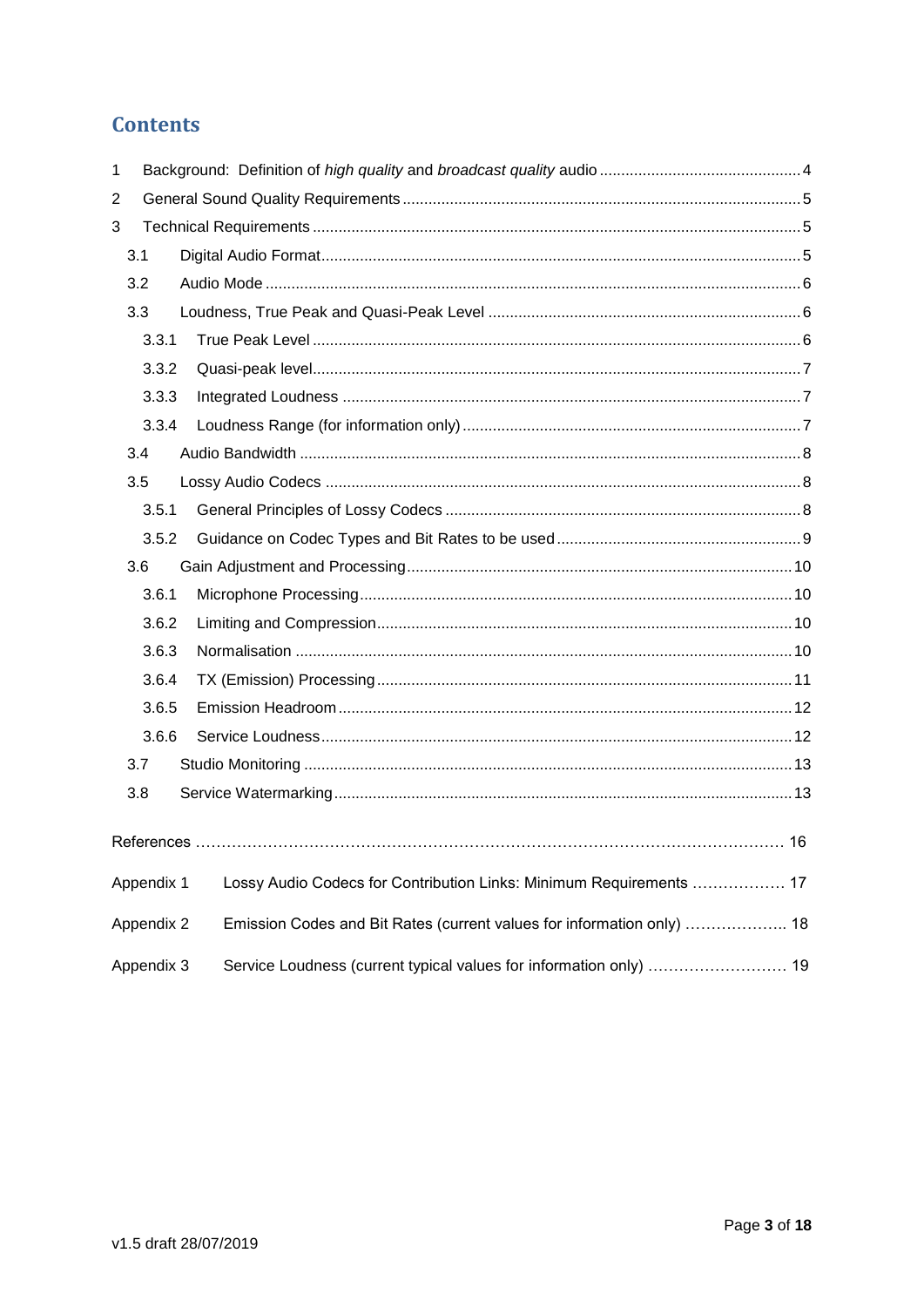# <span id="page-3-0"></span>**1 Background: Definition of** *high quality* **and** *broadcast quality* **audio**

BBC Radio delivers a diverse range of programmes to its listeners via terrestrial and satellite transmission, online streaming and downloads. An underlying requirement for all programmes and delivery methods is that the audio quality heard by the listener is consistently high.

Audio quality may be defined by a combination of objective parameters – bandwidth, peak level, digital bit depth and so on – plus a range of subjective elements. A listener's judgement of audio quality will depend on their own listening environment, equipment, expectations and their sensitivity to various kinds of imperfections.

For audio content to be considered *high quality*, it must meet certain minimum objective standards and be free from subjective impairment that is likely to reduce listening enjoyment for a significant number of listeners.

The factors that affect audio quality can be divided into four main categories:

- Environmental (for example venue acoustic, ambient noise)
- Technical limitation (for example microphone quality, restricted signal path bandwidth)
- Operational practice (for example microphone placement, loudness, peak level control)
- Fault conditions (for example dropouts, clicks, hum)

There is naturally some interaction between these categories: For example a change of operational practice might be used to overcome a technical limitation and reduce the likelihood of a fault condition arising.

For speech signals the additional subjective parameter of *intelligibility* must be considered. Intelligibility will usually be aided by attention to the factors above, but deserves special mention as it is a common source of listener complaint. Intelligibility should be good for the majority of listeners – including those with a degree of hearing impairment.

In radio workflows, quality expectations vary according to the limitations inherent in each type of programme and each part of the broadcast signal chain. The aim is to achieve the best possible audio quality within these limitations. For example the speech quality of a vox pop recorded in the street is not expected to be as high as that in a pre-booked studio interview. Likewise, a live concert heard via one of our emission platforms is likely to reveal some quality impairment when compared with the audio captured at the venue. In both radio and TV operations, the phrase *broadcast quality* is sometimes used to define audio (and picture) quality as being sufficiently high that it is fit for purpose.

In the following sections we define the requirements for audio used in BBC Radio services and the recommended approach to ensure that quality remains as high as possible at each stage of the signal chain. These stages are:

| <b>Acquisition</b>     | (microphone to local mixer and recorder)                             |
|------------------------|----------------------------------------------------------------------|
| Links                  | (between sites, such as an OB venue and base)                        |
| <b>Production</b>      | (mixing, editing, level and EQ adjustment during production)         |
| <b>Interim Storage</b> | (local recording, delivery format)                                   |
| <b>Archiving</b>       | (long-term storage copy)                                             |
| <b>Playout</b>         | (studio playout to air)                                              |
| <b>Distribution</b>    | (audio routing of playout and live content to TX platforms)          |
| Processing             | (dynamics processing, EQ and limiting immediately prior to emission) |
| <b>Emission</b>        | (AM/FM modulation, digital coding and multiplexing, streaming)       |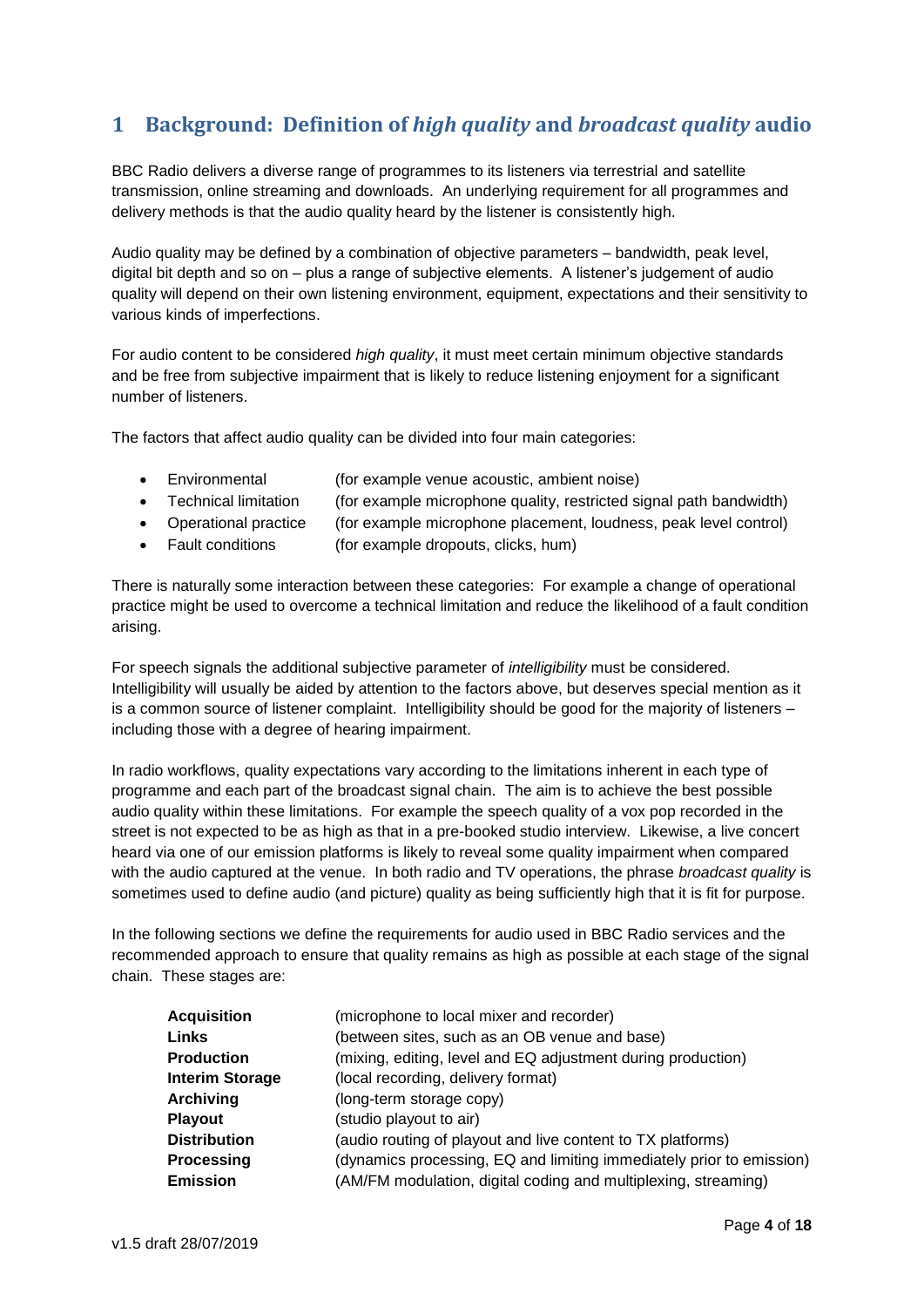# <span id="page-4-0"></span>**2 General Sound Quality Requirements**

The basic requirements for broadcast quality audio have been defined by the Digital Production Partnership (DPP) in section 1.2 (Sound Quality) of their generic document: [Technical Standards for](http://dpp-assets.s3.amazonaws.com/wp-content/uploads/2014/12/Technical-Standards-for-delivery-of-Programmes-to-UK-broadcasters-v4.3-generic.pdf)  [Delivery of Television Programmes](http://dpp-assets.s3.amazonaws.com/wp-content/uploads/2014/12/Technical-Standards-for-delivery-of-Programmes-to-UK-broadcasters-v4.3-generic.pdf) to UK Broadcasters<sup>[1]</sup>. These requirements have been amended here to take account of radio's specific use of dynamics and other processing in the creation of what is often called a 'House Style' for its services.

- Sound must be recorded with appropriately placed microphones, with consideration and full attention to background levels and noise, and without distortion.
- The audio must be free of spurious signals such as clicks, noise, hum and any analogue distortion.
- The audio must be reasonably continuous and smoothly mixed and edited.
- Dynamic range should be appropriate to the broadcast chain and take into account the full range of domestic listening situations.
- Stereo audio must be appropriately balanced and as free as is practicable from phase differences which cause significant cancellation in mono.
- The use of any audio compression and equalisation of speech either solo or over music should model the audio to a 'House Style' that is network, timeslot and genre dependent. The use of these tools should not cause listener fatigue or discomfort in their contribution towards intelligibility.
- House Style should be considered in detail and achieved by using the above tools, alongside a very considered approach to the relative level of speech to background (music or effects) so as to achieve the required density and intelligibility for the Network, and familiarity, consistency and enjoyment for the listener. House Style guides should be used as a reference to achieve the required relativity of speech to background, and density of audio in general. They will also give guide levels to help understand at what level the speech will ideally sit within a programme.
- The audio must not show dynamic and/or frequency response artefacts as a result of the action of processing or lossy bit-rate reduction systems\*.

#### **\*Note on the use of lossy bit-rate reduction**

Audio should be captured and transported throughout the broadcast signal chain in a lossless digital format (e.g. linear PCM, FLAC) wherever it is practicable to do so. Where circumstances require the use of lossy bit rate reduction, care must be taken to maintain acceptable subjective audio quality. See section 3.5.

## <span id="page-4-1"></span>**3 Technical Requirements**

## <span id="page-4-2"></span>**3.1 Digital Audio Format**

Audio files should be submitted in the RIFF/WAV format (.wav). See [Specification of the Broadcast Wave Format: A format for audio data files in broadcasting](http://tech.ebu.ch/docs/tech/tech3285.pdf)<sup>[2]</sup> for details.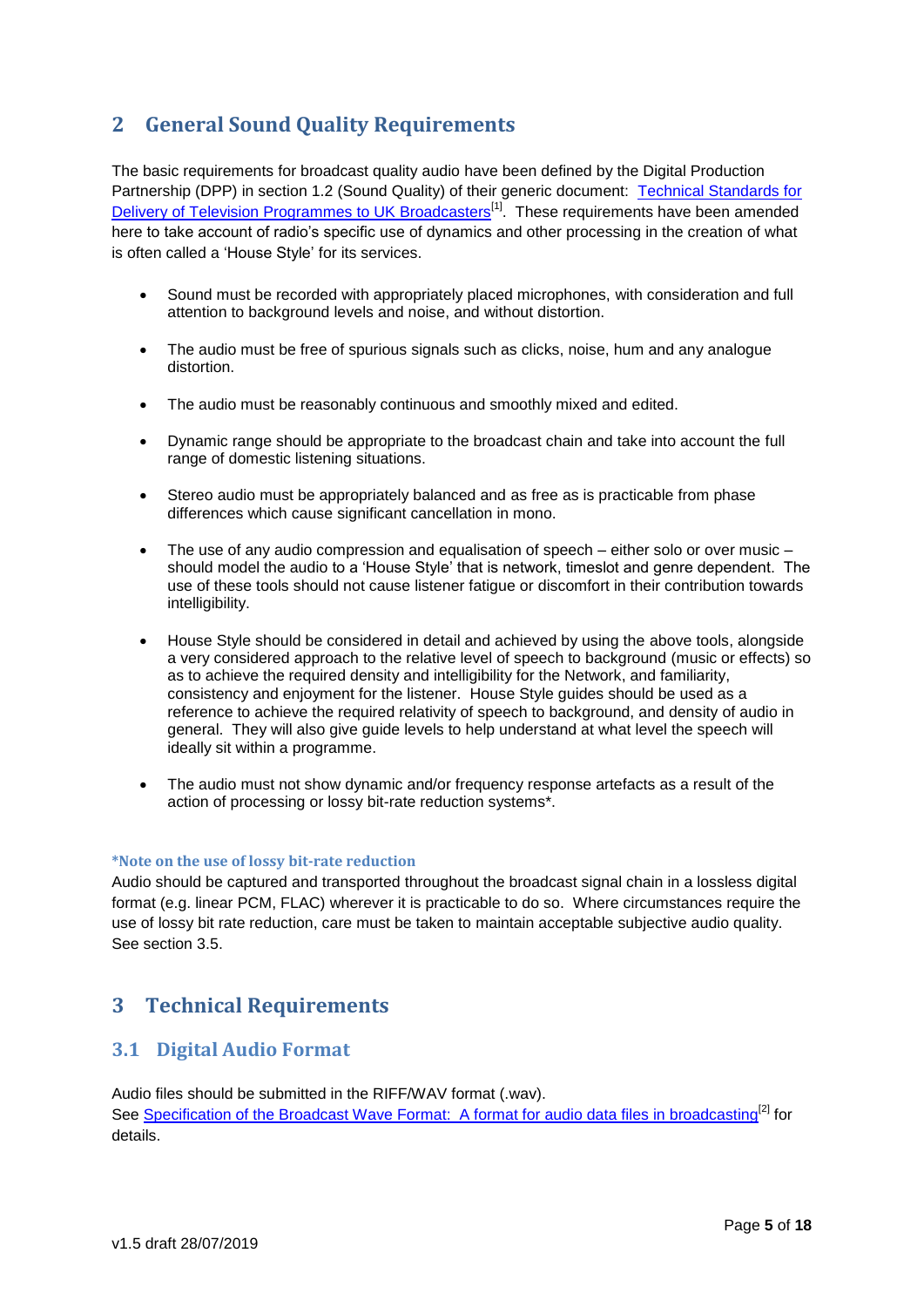If the audio file is programme material delivered for broadcast, then the audio format for the file will be: Linear PCM, 48 kHz, 16 bit (or greater, by prior agreement)

To reduce file size and so speed up file delivery over the Internet, the BBC will accept such wav files encoded to FLAC format (.flac).

Audio files delivered to the Radio Digital Archive (RDA) should be stored in their native format, normally 16 bit 48kHz. In some cases, audio recorded at a venue will be of higher quality than that delivered to the RDA via the normal route (via the playout and production system). In such cases, a mechanism should be in place to ensure that the higher quality version is also retained by the RDA. Where material requires archiving in a format other than 16 bit 48kHz, bespoke arrangements must be made with the Archive.

#### **\*Note on sample rates**

48kHz is the standard audio sample rate across both BBC Radio and TV. In common with much of the audio and radio industry BBC Radio at one time used a sample rate of 44.1kHz in production environments. This was helpful when audio CD and CD-R were the principal source and recording media, but was only an interim measure. Where content has been produced at 44.1kHz or other sample rates, high quality sample-rate conversion should be used to provide a 48kHz version at the point of delivery for broadcast.

## <span id="page-5-0"></span>**3.2 Audio Mode**

Stereo programmes must always be supplied as a single wav (or FLAC) file with the two channels recorded as A and B (i.e. left and right) not as M and S (i.e. sum and difference).

Stereo programmes must be recorded so as to be compatible for listeners in mono. In general signals should be in phase between channels. The S (difference) signal should rarely exceed the M (sum) signal (otherwise cancellation can result when the signal is heard in mono). Avoid extremes of stereo imagery or "out of phase" effects as these present problems with mono compatibility.

Surround, binaural or other 'immersive' audio modes must only be used by prior agreement with the commissioning editor.

## <span id="page-5-1"></span>**3.3 Loudness, True Peak and Quasi-Peak Level**

BBC Radio currently specifies that all programmes should comply with Loudness Recommendation [EBU R 128](https://tech.ebu.ch/loudness)<sup>[5]</sup>. This requires the use of Loudness (LUFS) and true peak-reading meters compliant with

<u>[ITU-R BS.1770](https://www.itu.int/rec/R-REC-BS.1770-4-201510-I/en)</u><sup>[6]</sup>.

Programmes produced using traditional level measurement such as PPM or peak-reading bar-graph meters so that they "peak to PPM6" will still be accepted, provided they comply with the requirements for maximum true-peak and quasi-peak level stated below. However it is BBC Radio's intention to stop accepting programmes made to this standard in the near future.

#### <span id="page-5-2"></span>**3.3.1 True Peak Level**

Applicable to all programmes, regardless of the meter used to monitor levels during production.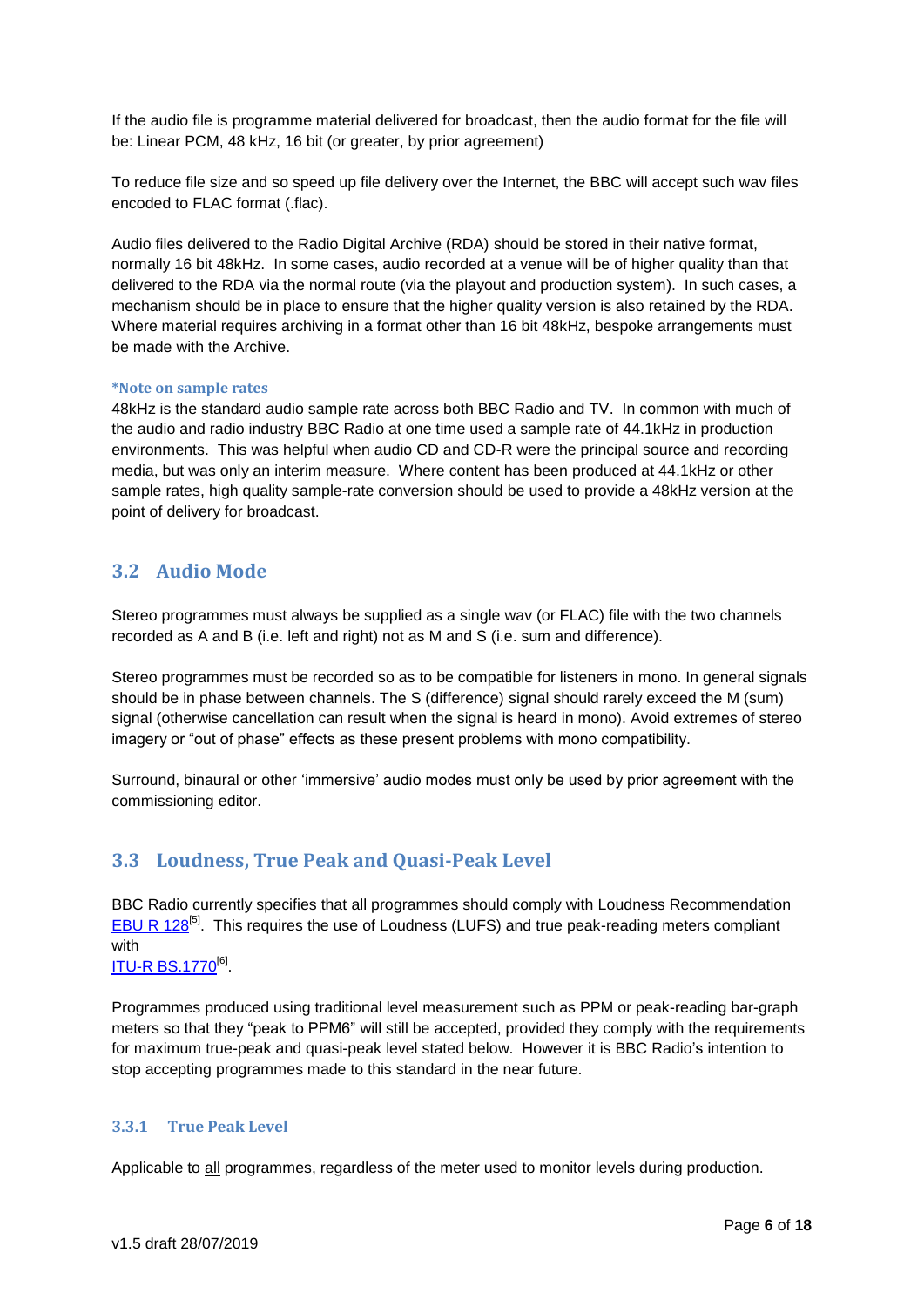Not to exceed -1dBTP measured using a true peak (4x oversampling or higher) meter, compliant with <u>[ITU-R BS.1770](https://www.itu.int/rec/R-REC-BS.1770-4-201510-I/en)</u><sup>[6]</sup>.

#### <span id="page-6-0"></span>**3.3.2 Quasi-peak level**

For programmes produced with the aid of a PPM [\(Peak Programme Meter according to EBU](https://tech.ebu.ch/docs/tech/tech3205.pdf)  Specification Tech.  $3205-E^{[3]}$ : Peak level on A, B or M is not to exceed PPM 6.

#### <span id="page-6-1"></span>**3.3.3 Integrated Loudness**

For pre-recorded programmes produced in accordance with **EBU R 128<sup>[5]</sup>**, the integrated loudness for the programme or programme segment shall be -23 LUFS  $\pm 0.5$  LU<sup>\*</sup>.

For live programmes, the tolerance on this target is relaxed to ±1.0 LU.

#### \*Note on loudness targets

The EBU recommended target loudness of -23 LUFS is currently not applicable to the emission stages of the radio broadcast chain. Agreement has yet to be reached within the UK radio industry on normalising loudness on AM, FM, DAB and DVB services. For online radio streams, the AES has proposed a higher target loudness of between -16 and -20 LUFS, primarily to ensure good audibility on personal music players used with earphones. See section 3.6.6 for more details.

Loudness data relating to our current services and emission platforms can be found in Appendix 3.

#### <span id="page-6-2"></span>**3.3.4 Loudness Range (for information only)**

Loudness range (LRA) is a parameter defined by **EBU TECH 3342<sup>[7]</sup>.** It is intended to indicate the amount of long term loudness variation within a programme. The higher the measured value of LRA, the more likely it is that a listener will need to adjust replay volume to maintain audibility – particularly where there is ambient noise. In the context of radio broadcast, loudness range is often reduced by processing at the emission stage. This helps to ensure audibility for listeners in cars and other noisy environments.

EBU guidance does not define LRA targets, but suggests that broadcast content with a value exceeding 20 LU is likely to cause audibility issues for listeners in certain environments.

The example LRA values below are typical for source material intended for radio broadcast – they are not target values. In most cases these values will be further reduced by dynamics processing in the signal chain prior to emission.

| Classical music: 10-20 LU |         |
|---------------------------|---------|
| Drama:                    | 6-11 LU |
| Rock & pop:               | 3-9 LU  |
| News & sport:             | 3-6 LU  |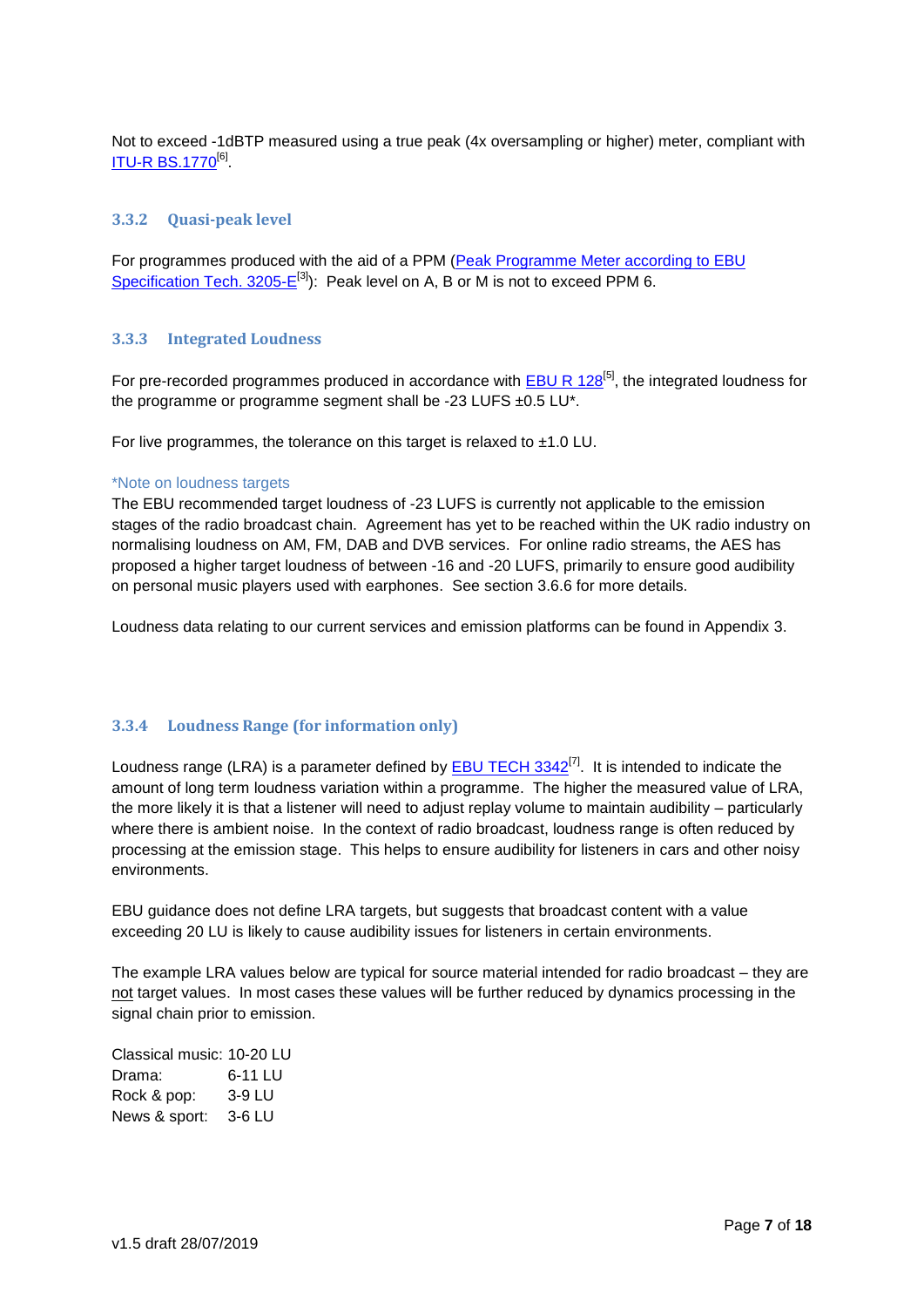## <span id="page-7-0"></span>**3.4 Audio Bandwidth**

Full audio bandwidth is generally considered to be 20Hz to 20kHz, which is the range of frequencies audible to a young person. Most of our audio signal paths are capable of handling – and should deliver – at least this range of frequencies without significant loss or emphasis. Notable exceptions are where HF bandwidth is curtailed due to the use of lossy encoding (see below) or where EQ has been applied to reduce the subjective effects of microphone wind noise or other extraneous noises\*.

#### \*Note on extraneous noises

These are sometimes inaudible to those monitoring in the studio, only to cause problems further down the signal chain. A good example is TV line frequency interference (15.625kHz) from old CRT monitors, which is present on some archive recordings. This is sufficiently high in frequency as to be inaudible to many people over 40 years of age, but may be heard by younger listeners (or dogs!). Very low frequencies can cause similar problems as they are inaudible on small studio monitors. Some loudness / level meters include a spectral display that can be useful in highlighting such signal artefacts.

## <span id="page-7-1"></span>**3.5 Lossy Audio Codecs**

#### <span id="page-7-2"></span>**3.5.1 General Principles of Lossy Codecs**

Lossy codecs reduce the bit rate and, consequently, the file size of audio content by applying psychoacoustic principles. In so doing, they discard data beginning with that which is likely to have the least impact on perceived audio quality. The basic characteristics of lossy audio codecs are:

- For a given type of codec, there is a bit rate 'sweet spot' at which most listeners find it difficult to distinguish the lossy encoded version of the audio from the (linear PCM) source. Under these conditions the codec is sometimes referred to as being 'near-transparent'. Increasing the bit rate beyond this point is likely to bring diminishing returns in terms of higher sound quality (although it might help to lessen the effects of cascading – see below).
- All lossy codecs degrade the audio signal and introduce artefacts (distortion products). These artefacts are highly dependent on programme content and range from very obvious to imperceptible depending on the type of codec and its settings.
- 'Lossy' means just that: Once parts of the signal have been discarded by the codec, no amount of processing can recover it.
- The cascading of one lossy codec after another will usually cause further signal degradation. The belief that once data has been discarded, a second or third pass through a similar codec will cause no further damage to the audio is false. Whether the resulting degradation becomes audible will depend on the combinations of codec types and bit rates in use.
- Lossy codecs have evolved over the last 30 years to a point where the early codec types are fully mature (i.e. little or no further improvement is possible). Many of these early codecs (e.g. G.722, MPEG 1 Layer II) remain in use for reasons of compatibility and because their relative simplicity keeps latency to a minimum. Some codec types such as HE-AAC have been optimised for use at very low bit rates. This does not necessarily equate to greater transparency at high bit rates than for earlier types of codec.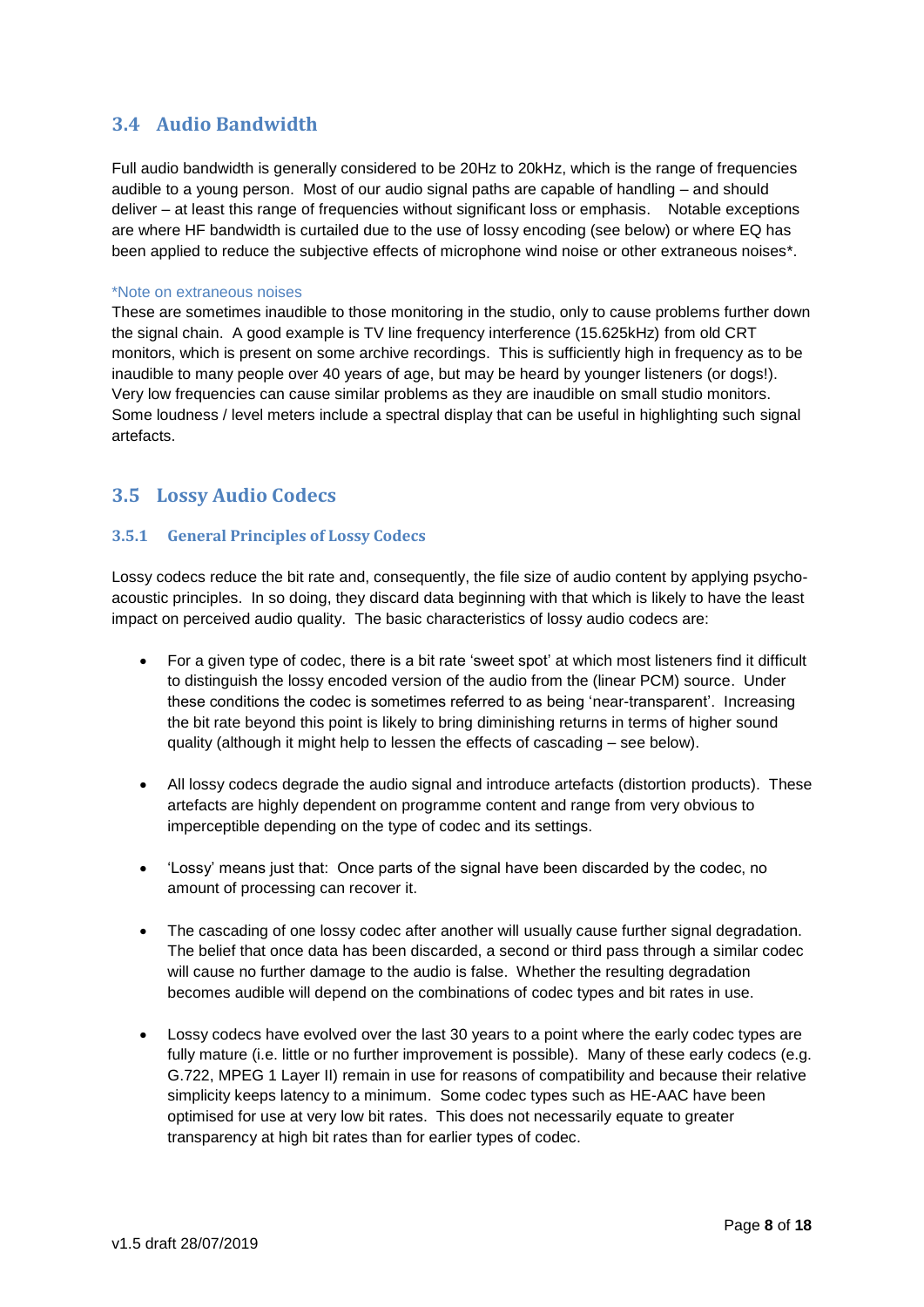#### **As far as is reasonably practicable, the use of lossy audio codecs should be avoided during acquisition, editing, interim storage, archiving, internal distribution and dynamics processing.**

The use of a lossy codec such as mp3 for material outside the programme production chain can sometimes be helpful. Examples might be distributing audio to an editorial team for compliance checks, emailing inserts to a reporter to aid with script writing, or providing programme contributors with a copy of the programme. Care must be taken to ensure that the lossy version of content is not inadvertently incorporated back into the production chain or supplied for transmission.

#### <span id="page-8-0"></span>**3.5.2 Guidance on Codec Types and Bit Rates to be used**

There are two sections of the broadcast signal chain where the use of lossy audio codecs is inevitable:

- 1. Emission, for which lossy audio encoding is an integral part of our digital transmission platforms. The types of codec used for this are generally defined by the emission platform and the bit rates are constrained by the available transmission bandwidth. (See Appendix 2 for details of current emission rates.)
- 2. Links between OB venues and base, where cost or bandwidth limitations do not allow linear PCM to be used. Here, there will be certain sound quality and latency expectations according to the type of programme or contribution. Once minimum expectations have been defined, the exact codec and bit rate will depend on what is available and possible at the time.

The following paragraphs, together with the table in Appendix 1, give guidance on the types of lossy codec and minimum bit rates that should be used. When considering the use of lower bit rates than these, remember that cascading a codec with additional lossy codecs further down the chain will increase the risk of signal artefacts becoming audible to the listener. The effects of cascading are very difficult to predict, so it is advisable to maintain as high a bit rate as possible early on in the chain.

As stated in Section 1, audio quality expectations vary with programme (or contribution) type and duration. In order to provide guidance, three programme categories have been defined. These indicate the degree of audio quality reduction that can be accepted where the use of certain codec algorithms and/or lower bit rates offer significant benefits in other areas (e.g. the cost of a link). The allocation of programmes to particular categories should be by prior agreement between Radio Operations and the relevant production departments.

#### **Category A**

Stereo productions, where audio quality is likely to be a significant factor in listener enjoyment. Examples are live music concerts, festivals and recorded music programmes where the music is played out from a remote site rather than base. These are also likely to be programmes longer than half an hour.

Category A programmes demand very high quality and full bandwidth audio. Codec artefacts should be imperceptible to the majority of listeners, even via our highest quality emission platforms.

Linear PCM remains the preference for this category of programmes, but only where the link has sufficient bandwidth to support it without compromising resilience.

#### **Category B**

Stereo productions, where music is either absent, or features less prominently within a programme.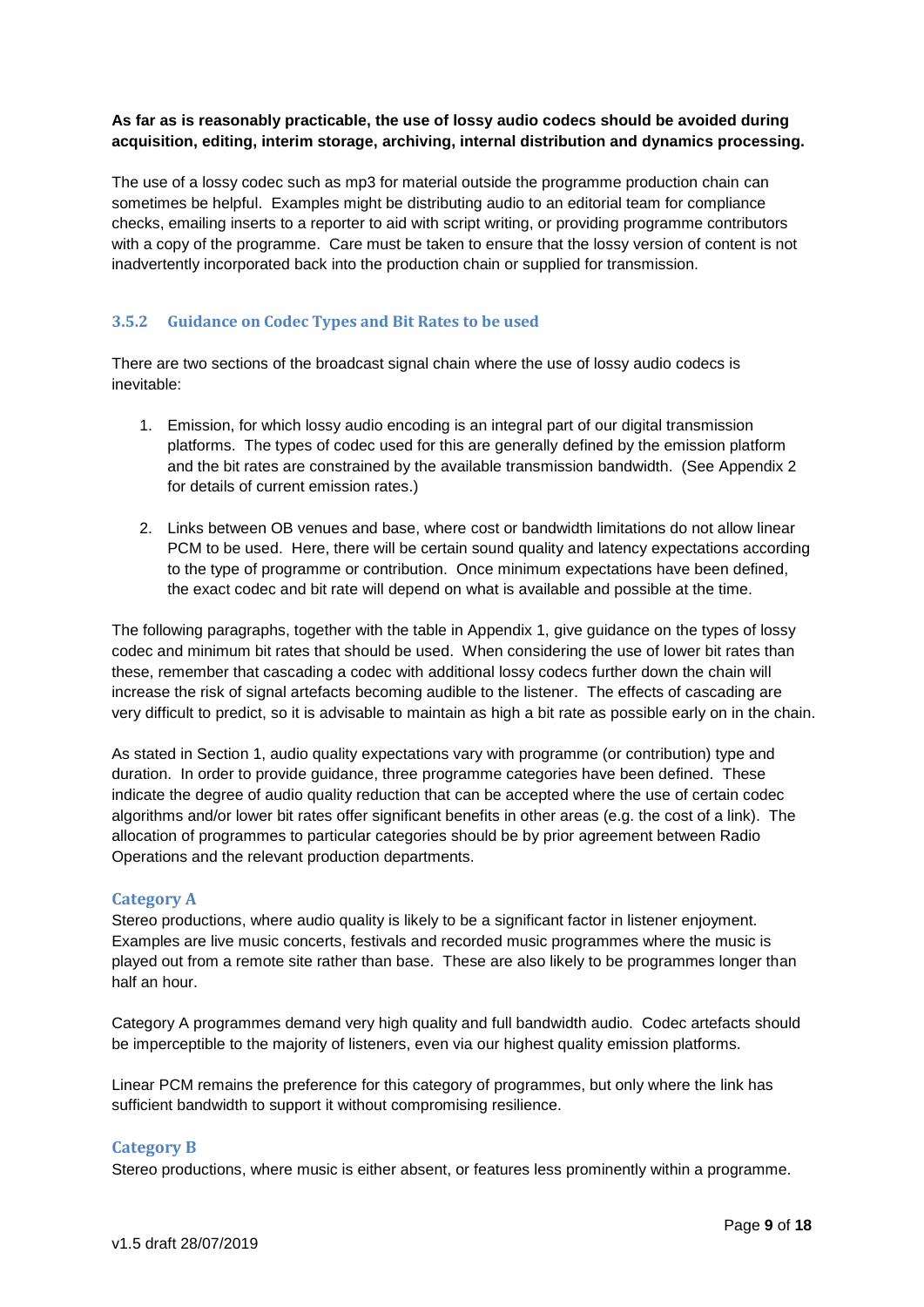Speech programmes such as panel discussions, where stereo is useful in providing positional information for the listener.

Remote inserts in stereo, where it is important that the audio quality from the OB matches that of contributors in the studio.

As above, but in mono, allowing for a further reduction in bit rate.

Category B programmes require high quality audio. Slight bandwidth reduction and mild codec artefacts are acceptable.

#### **Category C**

.

Mono inserts to news, magazine programmes, etc., where speech clarity and intelligibility takes priority over audio quality

Category C programmes must retain good overall clarity, but some noticeable bandwidth reduction and codec artefacts are acceptable.

A further consideration is whether a link is the main TX path or a backup route. It is usually acceptable to risk a slight reduction in audio quality relative to the main TX path if this provides a significant cost saving. However it is important that any degradation is not too great. Guidance is given in the table in Appendix 1.

## <span id="page-9-0"></span>**3.6 Gain Adjustment and Processing**

#### <span id="page-9-1"></span>**3.6.1 Microphone Processing**

Microphone processing (or EQ of a mic feed) is highly personal and will normally be devised by or with individual presenters to give their voice a particular timbre on air. As with other types of adjustment applied in the studio, it needs to be done with care so that it complements rather than 'fights' any multiband processing applied further downstream.

#### <span id="page-9-2"></span>**3.6.2 Limiting and Compression**

Limiting and compression are useful tools in production and may be applied at the discretion of the sound engineer or presenter, according to local guidelines and/or House Styles. In essence they should gently control the dynamic range of source material where this is considered excessive. High compression ratios and brick-wall limiters can lead to unpleasant 'pumping' if over used, so should be applied with care. It should also be remembered that most services apply multiband processing downstream of the studio that is appropriate for each emission platform. This equipment generally performs a better job of applying large amounts of compression and limiting than the equipment available in a typical radio studio.

#### <span id="page-9-3"></span>**3.6.3 Normalisation**

Normalisation is the adjustment of the level or loudness of a piece of audio in order to make it conform to a particular target value. It is frequently provided as a utility in digital editing or other production tools.

Until recently level normalisation was the only option provided, in which the peak level within an audio file would be adjusted to hit a certain value and no higher. Very often, the value chosen would be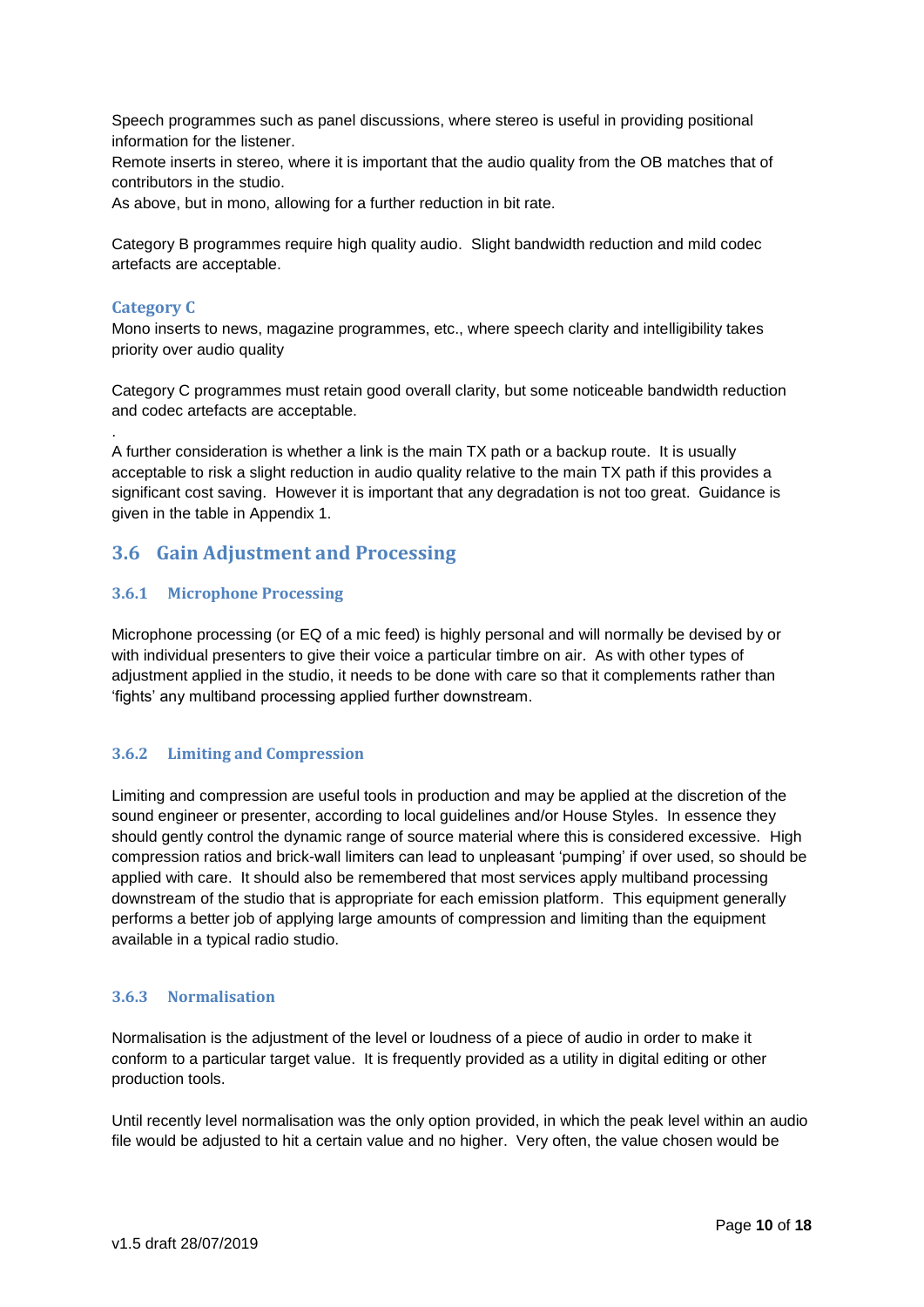-10dBFS, in the mistaken belief that this would make a programme conform to the BBC requirement of 'peaking to PPM 6'. This is to misunderstand the dynamic behaviour of a PPM, for which -10dBFS only corresponds to PPM 6 on tone signals, not programme.

A second flaw in using peak normalisation is that, its effect is skewed by isolated transients within a programme. This can result in a lower average loudness for the whole programme than was intended.

Loudness normalisation offers a much better solution because it allows programme content to be matched in terms of subjective loudness. This is what matters to the listener because it reduces the need to constantly adjust replay volume. The [EBU R 128](https://tech.ebu.ch/loudness)<sup>[5]</sup> loudness target of -23 LUFS ensures that most programme material can be normalised without requiring any dynamic range adjustment. In essence, heavily compressed audio needs to be turned down in order to meet the target, whereas wide dynamic range material needs little adjustment or just a slight increase in gain. Some care is needed with very dynamic material, for which a small amount of peak limiting might have to be applied. Most loudness normalisation utilities cater for this.

Further information on loudness normalisation can be found in [EBU TECH 3343: Guidelines for the](https://tech.ebu.ch/publications/tech3343)  [Production of Programmes in accordance with EBU R 128](https://tech.ebu.ch/publications/tech3343)<sup>[8]</sup>.

#### <span id="page-10-0"></span>**3.6.4 TX (Emission) Processing**

This topic is fraught with misconceptions, profound beliefs and a long legacy of *how it's always been done*.

In the beginning, AM radio broadcasts had to be louder than the noise inherent in the technology. The introduction of FM broadcasting reduced the noise floor to the point where it became inaudible in many domestic listening environments. Digital emission platforms have dropped the noise floor even further, to the point where it has effectively gone for all our audiences. However, similar multiband processing to that used on AM transmissions continues to be applied to FM platforms and to a lesser extent on digital platforms.

Some radio stations still tend to want a "Station Sound" and to be louder than their competitors, it seems. However in a multi-platform digital, on demand world, what should that "Station Sound" be like?

As engineers, we bow out at this point but respectfully suggest that in a digital world, new thinking is required as our audience becomes multi-platform - picking their way from on-demand streaming services to a curated broadcast, to locally stored file, wherever their individual whim takes them. Our industry has lived for decades on "being loudest on the dial". Is that still the right way to broadcast? Or is it to be the "most distinctive on the dial"? Is any of that achieved with hyper-compression, treble boost and distorted transients?

It is beyond the scope of this document to provide a definitive answer but here are some points to consider when reviewing "Station Sound":

- How consistent is the station's studio (i.e. unprocessed) output in terms of dynamics, average loudness and frequency balance? In other words, to what extent is processing required (or currently being used) to smooth out variations in the production environment?
- Does the station's output remain audible for listeners in noisy environments, without them needing to constantly adjust replay volume?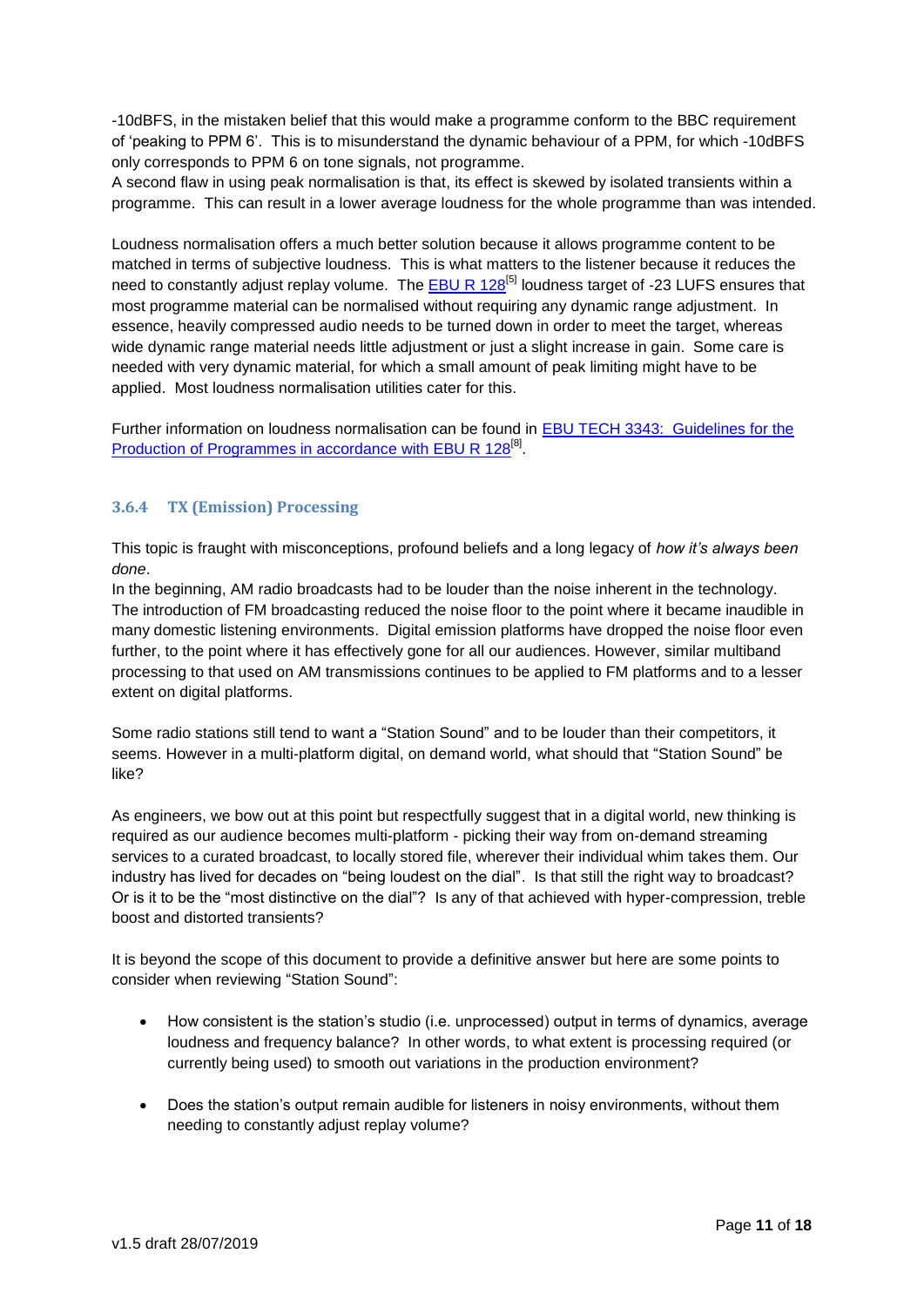- Are processing artefacts such as pumping, distortion or frequency response errors likely to be obvious to many listeners?
- Is the amount of processing appropriate for each emission platform? For example is the amount of dynamic range reduction and equalisation weighted in favour of those listening on devices with small speakers and/or in noisy environments? Does this result in too much bass, distortion, etc, that spoils the quality for those listening on better equipment?
- Does the processing need to be 'day-parted' so that it takes account of likely listening situations and presentation styles? For example, breakfast and evening 'drive time' slots (lots of listeners in cars or public transport – moderate compression) versus specialist evening programmes (listeners predominantly at home – mild compression).

In particular, a 'set and forget' mentality is often applied to TX processing in spite of significant changes in production workflows or programme schedules. It is therefore important to occasionally review the sound of a station across all its emission platforms.

#### <span id="page-11-0"></span>**3.6.5 Emission Headroom**

The misguided quest to be the 'loudest on the dial', often results in emission headroom being sacrificed. A quick scan of commercial DAB stations reveals some that peak to 0dBFS – in other words they are devoid of headroom!

Whilst occasional peaks to 0dBFS might be tolerable, the nature of TX processing means that peaks will in many cases be constantly 'hitting the end stops'. This can lead to distortion, particularly in receivers that have little or no headroom in their digital to analogue converters.

[EBU R 128](https://tech.ebu.ch/loudness)<sup>[5]</sup> recommends that true peaks do not exceed -1dBTP in the production environment. It further states that additional headroom is required at the input to lossy encoders. These can generate overshoots – peaks that weren't present in the source material – once the audio has been decoded for conversion to analogue. As lossy encoding is used on all our digital emission platforms, we need to factor this into the headroom calculations for our broadcast chain.

At present, most of our emission platforms are set up with a nominal 5dB of headroom – that is, processing is set to 'brick-wall' limit peaks at -5dBFS. In practice, this figure is eroded slightly due to TX processors failing to limit all peaks at exactly this level, or where overshoots have been introduced by equipment downstream of the processor. As a result the maximum true peak level measured at the input to our emission encoders is typically -4dBTP.

A notable exception to the above is Radio 3 digital. This has no dynamics processing applied to its output. To remove the possibility of clipping, a protection limiter prevents peaks exceeding -2dBFS from reaching the inputs to the emission encoders. Whilst this 2dB headroom is less than on our other services, the nature of Radio 3's output is such that the average peak level is significantly lower. The extended working range is only used to accommodate exceptional transients such as those on musical crescendos during live concerts.

#### <span id="page-11-1"></span>**3.6.6 Service Loudness**

As mentioned in section 3.6.4 on TX processing, radio stations have a long history of competitive loudness. This has led to increasingly aggressive processing being applied, especially by rock and pop stations. The loudness of these is typically in the range -9 to -14 LUFS when measured off air.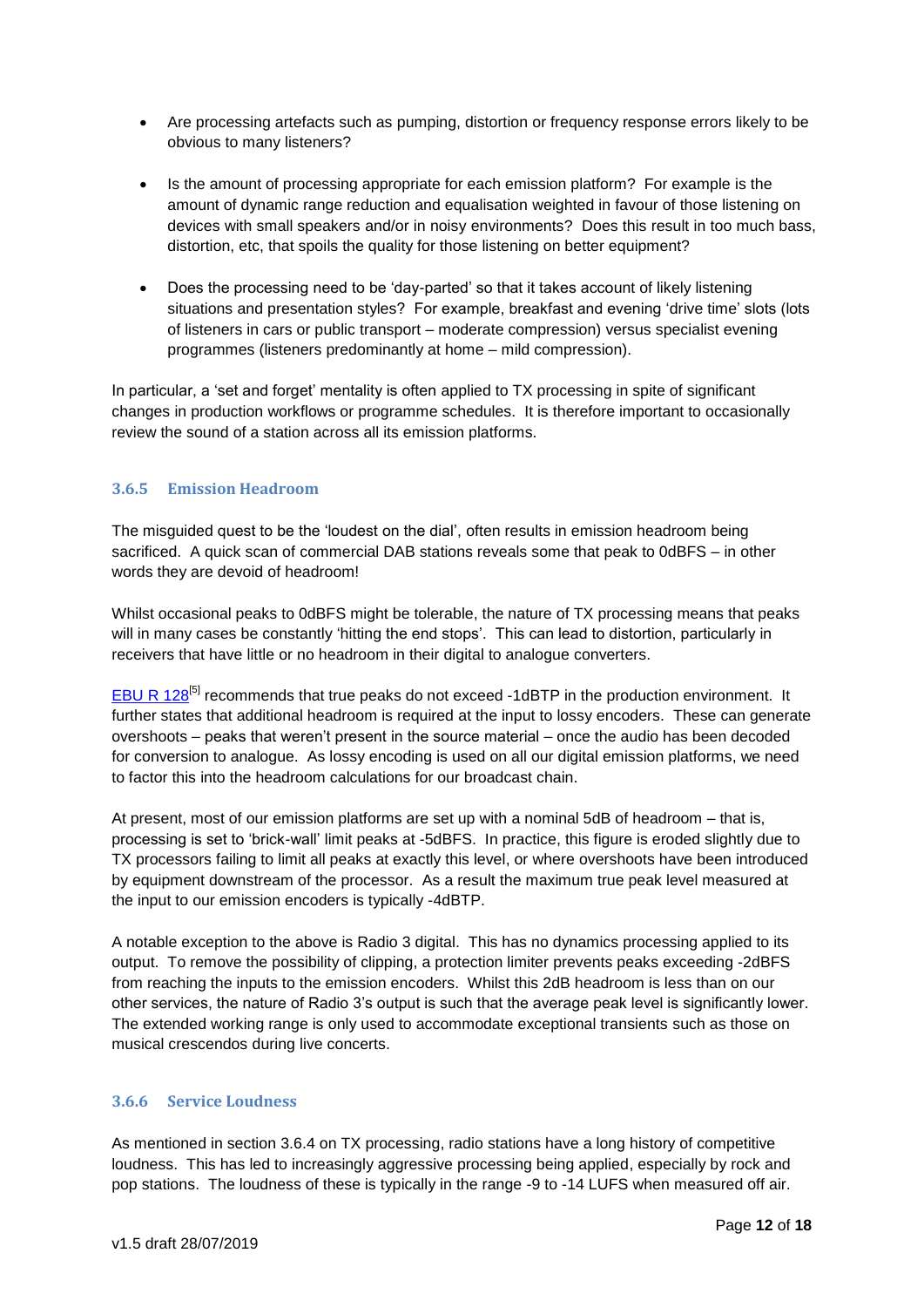At the other extreme, a station such as Radio 3 that broadcast wide dynamic range content may have an average loudness at the receiver of less than -23 LUFS. Although to some extent a step-change in loudness is expected when switching between a classical and a pop station, this is no longer desirable or incurable with digital platforms. In particular, the ability to stream internet services and build custom programme sequences makes loudness matching more important than ever.

EBU R  $128^{5}$  offers a potential solution to the problem of loudness control at the emission stage as well as in production. Unfortunately, there are currently two barriers to its implementation: Firstly the loudness rivalry between some stations persists, and secondly the difficult listening environments in which radio services are often consumed.

In particular, it has been found that the normalisation of audio material to -23 LUFS does not allow comfortable listening levels to be achieved on some devices, especially portable music players and phones. Although the solution to this problem ultimately lies with the device manufacturers, an interim solution is required for users of current devices.

Work by the AES, with input from the BBC and others, has proposed an interim target loudness of between -20 and -16 LUFS for internet radio streams and downloads. This 4 LU window would allow the likes of Radio 3 to be accommodated (at -20 LUFS) with minimal peak limiting, whilst rock and pop services could be normalised to the higher end of this target range. The result will be a maximum difference in average loudness between services of 4 LU which is much more satisfactory than the current window of up to 15 LU. For more information see [AES TD1004.1.15-10: Recommendation](http://www.aes.org/technical/documents/AESTD1004_1_15_10.pdf)  [for Loudness of Audio Streaming and Network File Playback](http://www.aes.org/technical/documents/AESTD1004_1_15_10.pdf)<sup>[9]</sup>.

## <span id="page-12-0"></span>**3.7 Studio Monitoring**

The last ten years has seen a large leap in the audio fidelity of the components used in modern devices, be they radios, smart phones, TVs or tablets – each is capable of producing exceptional audio quality. However, this technological leap has also seen loudspeakers get smaller and sometimes these are the weakest link in the chain from microphone to listener. It is also impossible for the programme maker to know the quality of the speaker their audience is using. It could be the speaker on the base of the smart phone, earbuds or headphones, or it could be the smart phone plugged into a dock in the living room driving a pair of hi-fi speakers.

Thus full range, analytical studio monitoring used at the optimum listening loudness remains key to the production of high quality audio - although the circumstances of a production often inhibit this ideal.

Either way, mixes should be checked on small, lo-fi speakers during production. The "check loudspeaker" remains as important today as it has ever been.

Recommendations on setting optimum monitoring loudness can be found in section 8.2 of [EBU TECH](https://tech.ebu.ch/publications/tech3343)  [3343: Guidelines for Production of Programmes in accordance with EBU R 128](https://tech.ebu.ch/publications/tech3343)<sup>[8]</sup>.

Information on loudspeaker configuration for multichannel surround sound can be found in [International Telecommunication Union Report ITU-R BS.2159-4: Multichannel sound technology in](https://www.itu.int/dms_pub/itu-r/opb/rep/R-REP-BS.2159-4-2012-PDF-E.pdf)  [home and broadcasting applications](https://www.itu.int/dms_pub/itu-r/opb/rep/R-REP-BS.2159-4-2012-PDF-E.pdf)<sup>[10]</sup>

## <span id="page-12-1"></span>**3.8 Service Watermarking**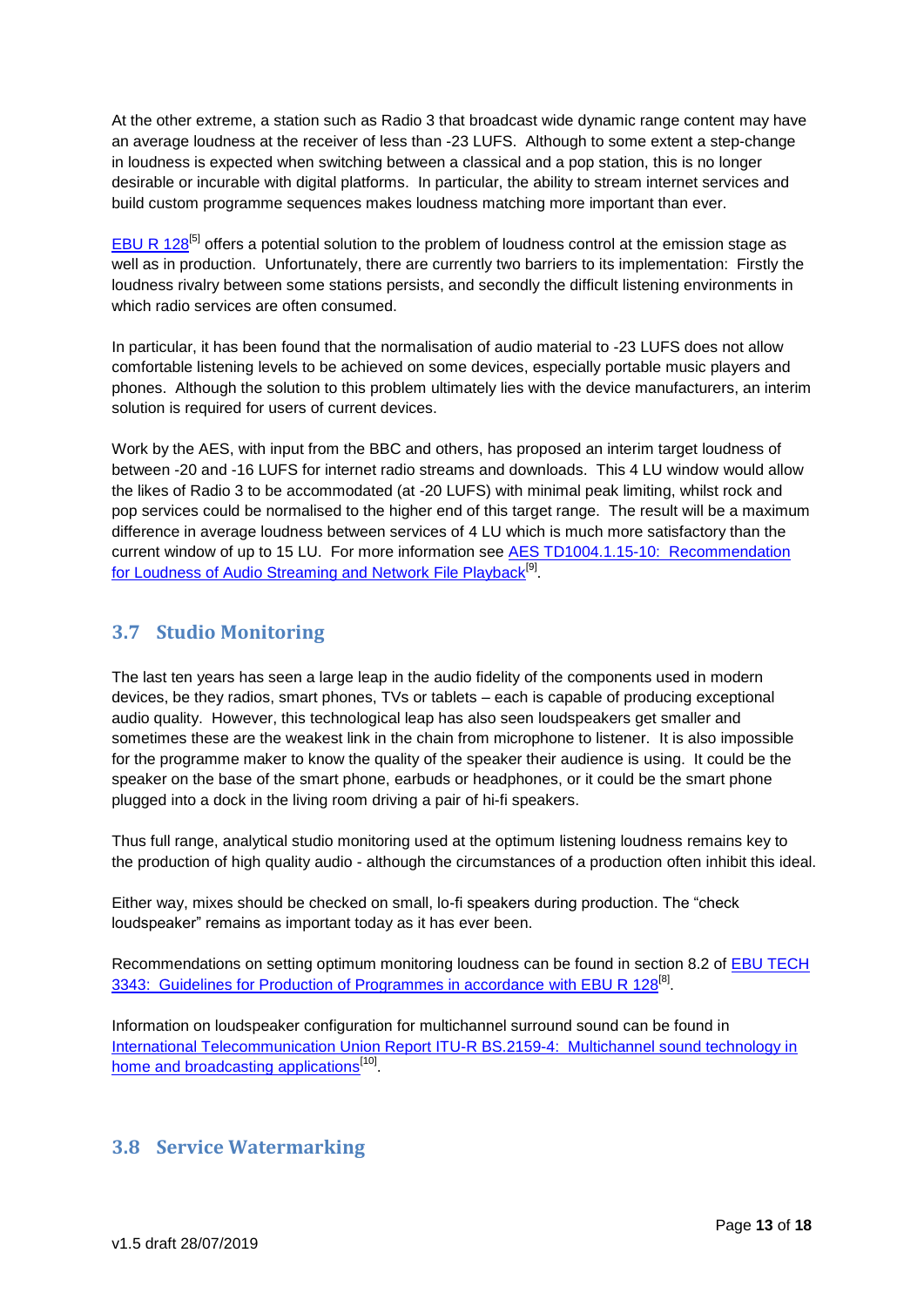Several proprietary techniques are available to embed audio watermarks in station output. As distinct from data carried separately from the audio, these watermark signals have the potential to affect audio quality. Although the manufacturers of such devices strive to minimise possible audibility of the embedded signals, the watermarks must also be sufficiently robust to allow reliable decoding. In other words there will always be a trade-off between the two factors. Careful listening tests must be conducted – using the exact same configuration as proposed for the final installation – before watermarking is applied to live services.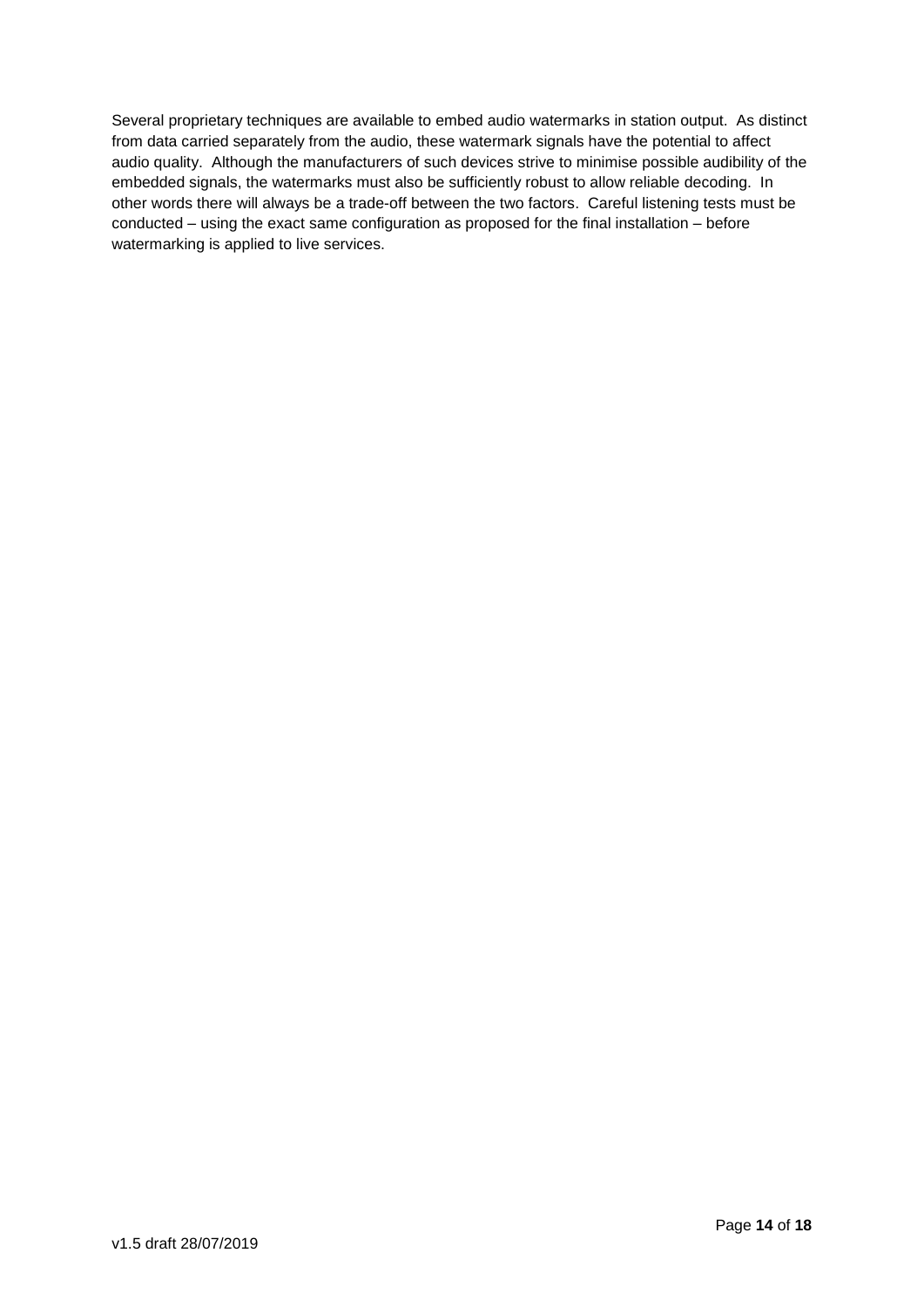## **References**

[1] [Digital Production Partnership: Technical Standards for Delivery of Television Programmes](http://dpp-assets.s3.amazonaws.com/wp-content/uploads/2014/12/Technical-Standards-for-delivery-of-Programmes-to-UK-broadcasters-v4.3-generic.pdf) to UK **[Broadcasters](http://dpp-assets.s3.amazonaws.com/wp-content/uploads/2014/12/Technical-Standards-for-delivery-of-Programmes-to-UK-broadcasters-v4.3-generic.pdf)** 

[2] Specification of the Broadcast Wave Format: A format for audio data files in broadcasting

[3] EBU Tech. 3205-E: The EBU Standard Peak Programme Meter for the Control of International **[Transmissions](https://tech.ebu.ch/docs/tech/tech3205.pdf)** 

[4] [BBC R&D White Paper WHP202: Terminology for Loudness and Level, dBTP, LU and all that](http://www.bbc.co.uk/rd/publications/whitepaper202)

[5] [EBU Recommendation R 128: Loudness Normalisation and Permitted Maximum Level of Audio](https://tech.ebu.ch/docs/r/r128-2014.pdf)  **[Signals](https://tech.ebu.ch/docs/r/r128-2014.pdf)** 

[6] [ITU-Recommendation BS.1770-4: Algorithms to measure programme loudness and true peak](https://www.itu.int/rec/R-REC-BS.1770-4-201510-I/en)  [audio level](https://www.itu.int/rec/R-REC-BS.1770-4-201510-I/en)

[7] [EBU TECH 3342: Loudness Range: A measure to supplement EBU R 128](https://tech.ebu.ch/publications/tech3342)

[8] [EBU TECH 3343: Guidelines for Production of Programmes in accordance with EBU R 128](https://tech.ebu.ch/publications/tech3343)

[9] [AES TD1004.1.15-10: Recommendation for Loudness of Audio Streaming and Network File](http://www.aes.org/technical/documents/AESTD1004_1_15_10.pdf) [Playback](http://www.aes.org/technical/documents/AESTD1004_1_15_10.pdf)

[10] [International Telecommunication Union Report ITU-R BS.2159-4: Multichannel sound technology](https://www.itu.int/dms_pub/itu-r/opb/rep/R-REP-BS.2159-4-2012-PDF-E.pdf)  [in home and broadcasting applications](https://www.itu.int/dms_pub/itu-r/opb/rep/R-REP-BS.2159-4-2012-PDF-E.pdf)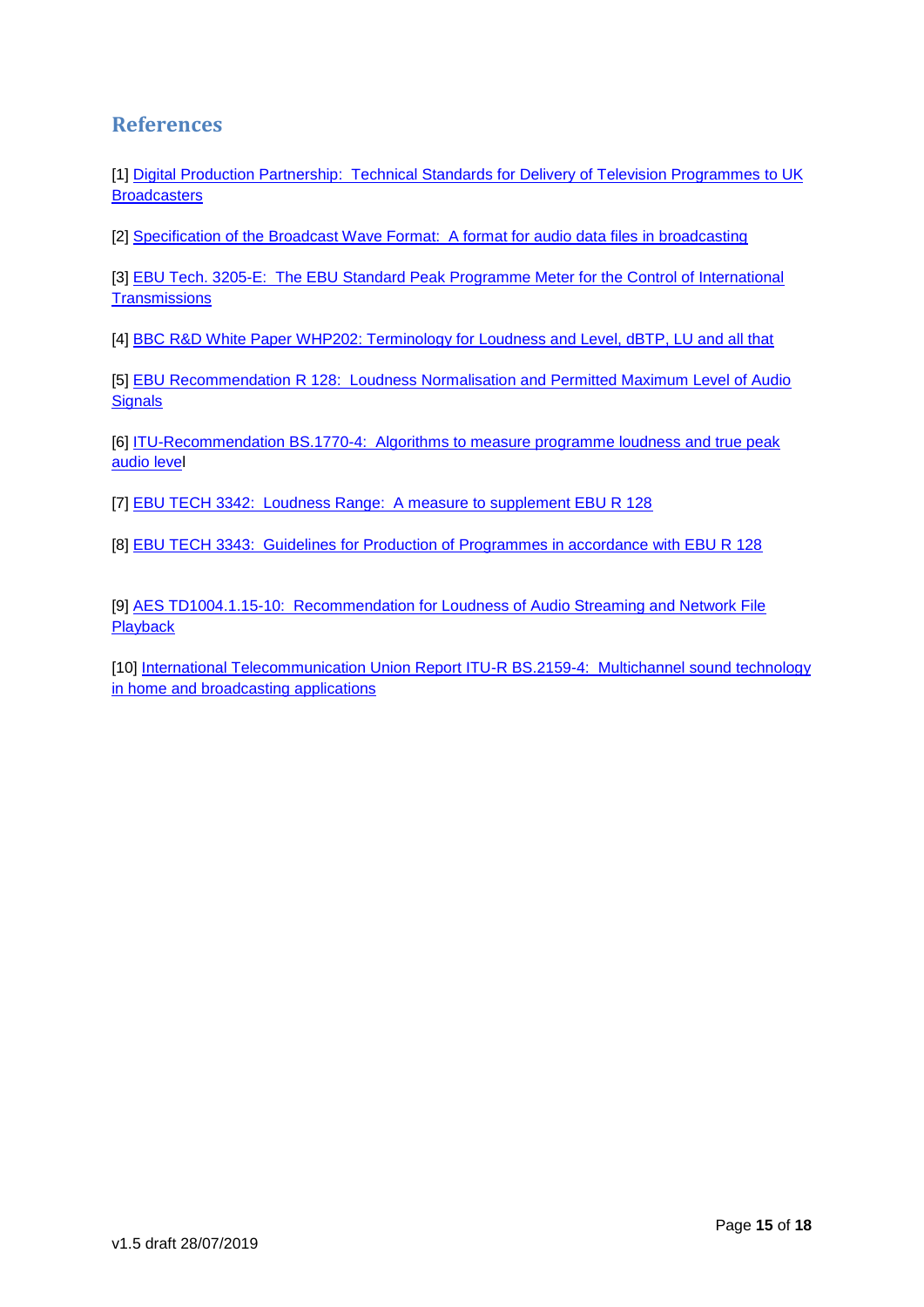|                   |                    | <b>Programme Category</b> |                 |               |                 |             |                 |  |  |  |  |
|-------------------|--------------------|---------------------------|-----------------|---------------|-----------------|-------------|-----------------|--|--|--|--|
| <b>Codec Type</b> | <b>Link Status</b> |                           | A               |               | $\mathbf B$     | $\mathbf c$ |                 |  |  |  |  |
|                   |                    | <b>Mode</b>               | <b>Bit Rate</b> |               | <b>Bit Rate</b> | <b>Mode</b> | <b>Bit Rate</b> |  |  |  |  |
| G.722             | Main               | N/A                       | N/A             | N/A           | N/A             | N/A         | N/A             |  |  |  |  |
|                   | Backup             | N/A                       | N/A             | N/A           | N/A             | Mono        | 64              |  |  |  |  |
| <b>MPEG LII</b>   | <b>Main</b>        | <b>Stereo</b>             | 384             | Stereo / Mono | 192 / 160       | Mono        | 64              |  |  |  |  |
|                   | Backup             | Stereo                    | 256             | Stereo / Mono | 128/96          | Mono        | 64              |  |  |  |  |
| <b>MPEG LIII</b>  | Main               | N/A                       | N/A             | Stereo / Mono | 128/96          | Mono        | 64              |  |  |  |  |
|                   | <b>Backup</b>      | Stereo                    | 128             | Stereo / Mono | 112/96          | Mono        | 64              |  |  |  |  |
| aptX              | Main               | <b>Stereo</b>             | 384             | Stereo / Mono | 192 / 160       | <b>Mono</b> | 64              |  |  |  |  |
|                   | Backup             | Stereo                    | 256             | Stereo / Mono | 128 / 96        | Mono        | 64              |  |  |  |  |
| AAC-LC            | Main               | <b>Stereo</b>             | 320             | Stereo / Mono | 128/96          | N/A         | N/A             |  |  |  |  |
|                   | Backup             | Stereo                    | 192             | Stereo / Mono | 128/96          | N/A         | N/A             |  |  |  |  |
| <b>HE-AAC</b>     | Main               | N/A                       | N/A             | Stereo / Mono | 96/64           | Mono        | 32              |  |  |  |  |
|                   | Backup             | Stereo                    | 128             | Stereo / Mono |                 |             | 32              |  |  |  |  |
| AAC-LD            | Main               | <b>Stereo</b>             |                 | Stereo / Mono |                 | <b>Mono</b> | 64              |  |  |  |  |
|                   | Backup             | <b>Stereo</b>             |                 | Stereo / Mono |                 | Mono        | 64              |  |  |  |  |
| <b>Opus</b>       | Main               | <b>Stereo</b>             |                 | Stereo / Mono |                 | Mono        | 32              |  |  |  |  |
|                   | Backup             | Stereo                    |                 | Stereo / Mono |                 | Mono        | 32              |  |  |  |  |

# **Appendix 1: Lossy Audio Codecs for Contribution Links: Minimum Requirements**

#### **Notes**

(i) N/A means that this codec is not suitable for the programme category and link status.

(ii) Where Stereo (St) is specified, this must be full stereo mode and not joint-stereo where this option is offered in the codec settings.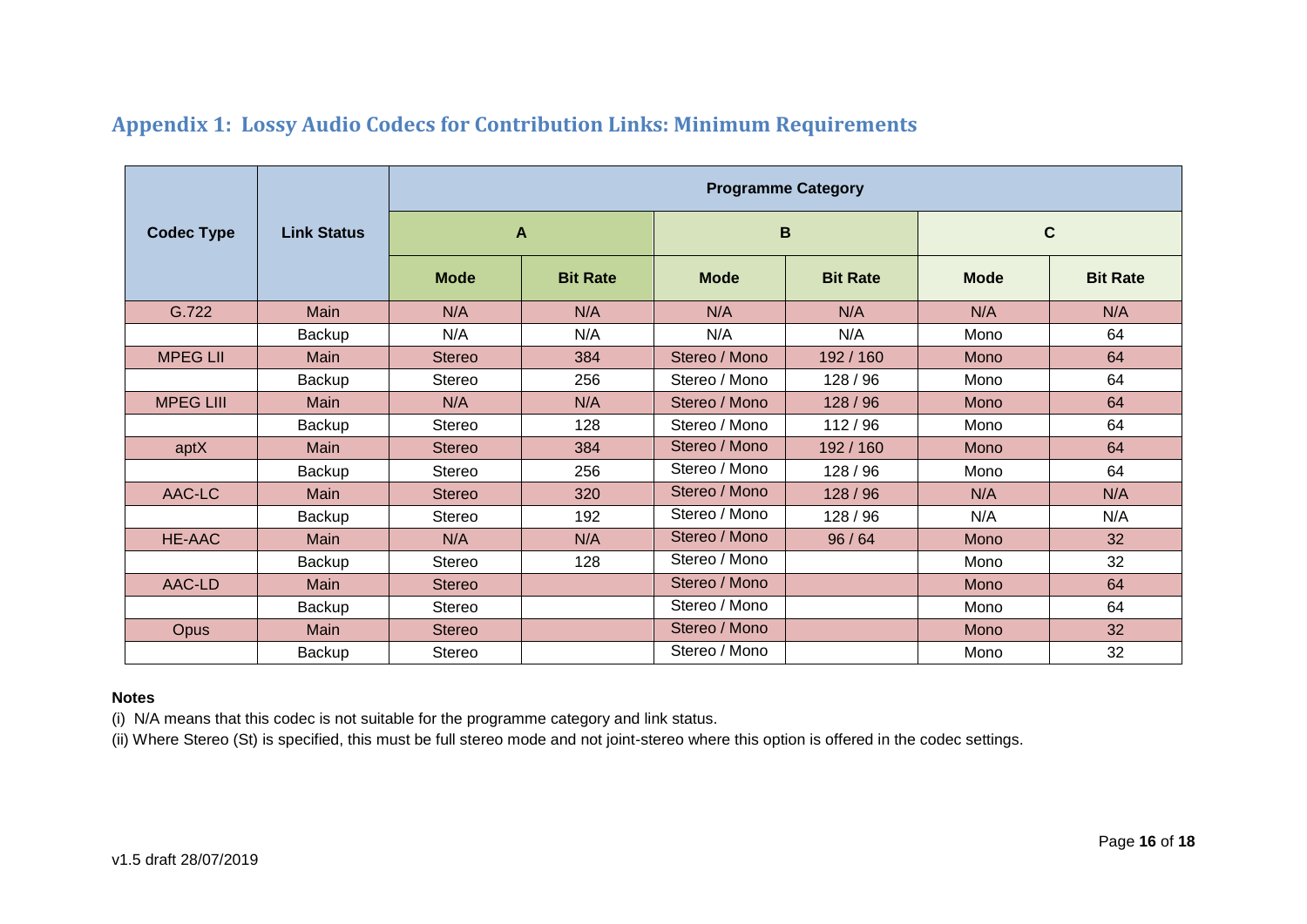| <b>Platform</b>                   | <b>Codec</b>                    | Radio 1          | 1 Xtra           | Radio 2          | <b>6 Music</b>   | Radio 3             | Radio 4<br><b>FM</b>        | Radio 4<br><b>LW</b> | 4 Extra          | 5 live                 | <b>Sports</b><br><b>Extra</b> | <b>Asian</b><br><b>Network</b> |
|-----------------------------------|---------------------------------|------------------|------------------|------------------|------------------|---------------------|-----------------------------|----------------------|------------------|------------------------|-------------------------------|--------------------------------|
| <b>DAB</b>                        | <b>MPEG LII</b>                 | $128$ js         | $128$ js         | $128$ js         | $128$ js         | 192 s /<br>$160$ js | 128 js /<br>80 <sub>m</sub> | 64 m                 | 80 m             | $80 \text{ m}$<br>64 m | 64 m                          | 64 m                           |
| <b>DVB</b>                        | <b>MPEG LII</b>                 | 192 s            | 160 s            | 192 s            | 160 s            | 192 s               | 192 s                       | 96 m                 | 160 s            | 96 m                   | 96 m                          | $128$ js                       |
| <b>Online</b><br><b>Profile 1</b> | AAC-LC                          | 320 s            | 320 s            | 320 s            | 320 s            | 320 s               | 320 s                       | 320 s                | 320 s            | 320 s                  | 320 s                         | 320 s                          |
| <b>Online</b><br><b>Profile 2</b> | AAC-LC                          | 128 <sub>s</sub> | 128 <sub>s</sub> | 128 <sub>s</sub> | 128 <sub>s</sub> | 128 <sub>s</sub>    | 128 <sub>s</sub>            | 128 <sub>s</sub>     | 128 <sub>s</sub> | 128 <sub>s</sub>       | 128 <sub>s</sub>              | 128 <sub>s</sub>               |
| <b>Online</b><br><b>Profile 3</b> | HE-AAC<br>v1                    | 96 s             | 96 s             | 96 s             | 96 s             | 96 s                | 96 s                        | 96 s                 | 96 s             | 96 s                   | 96 s                          | 96 s                           |
| <b>Online</b><br>Profile 4        | <b>HE-AAC</b><br>v <sub>1</sub> | 48 s             | 48 s             | 48 s             | 48 s             | 48 s                | 48 s                        | 48 s                 | 48 s             | 48 <sub>s</sub>        | 48 s                          | 48 s                           |
| <b>Online</b><br>Profile 2a       | MP <sub>3</sub>                 | 128 <sub>s</sub> | 128 <sub>s</sub> | 128 <sub>s</sub> | 128 <sub>s</sub> | 128 <sub>s</sub>    | 128 <sub>s</sub>            | 128 <sub>s</sub>     | 128 <sub>s</sub> | 128 <sub>s</sub>       | 128 s                         | 128 <sub>s</sub>               |

# **Appendix 2: Emission Codecs and Bit Rates (current values for information only)**

#### **Notes**

Where alternative bit rates are shown for DAB services, the lower value is used when additional, regular services such as Sports Extra join the multiplex. Short-term 'pop up' DAB services are normally accommodated by reducing the bit rates of R1, 1X, R2 and 6M from 128k js to 112k js.

Online bit rates are dependent on device and prevailing connection speed. Most desktop PCs, smartphones, tablets and internet radios are capable of decoding profiles 1-4. Profile 2a is used by some low-end internet radios and third party apps. For more information see: [http://iplayerhelp.external.bbc.co.uk/radio/streaming\\_codecs\\_bitrates](http://iplayerhelp.external.bbc.co.uk/radio/streaming_codecs_bitrates)

DAB services bit rates can be found at: <https://intranet.gateway.bbc.co.uk/designengineering/distribution-and-business-development/Pages/DAB.aspx>